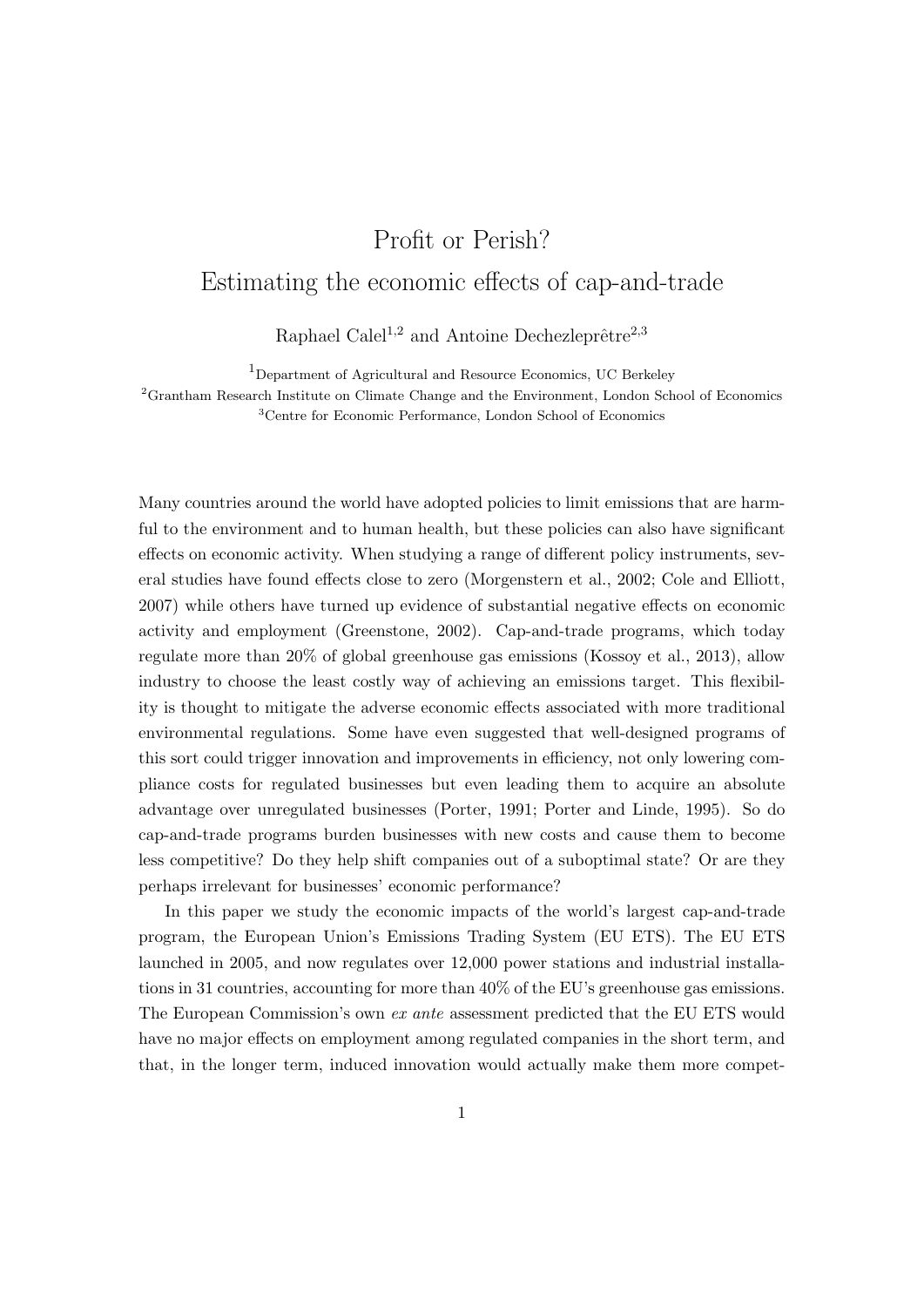itive (European Commission, 2001). A few recent papers have indeed found that the EU ETS has significantly increased innovation activity of regulated companies (Calel and Dechezleprêtre, forthcoming; Martin et al., 2011). As regards the program's impact on economic performance, a handful of preliminary *ex post* assessments now provide a patchwork of evidence on a few selected countries and economic sectors (Anger and Oberndorfer, 2008; Commins et al., 2011; Zachmann et al., 2011; Chan et al., 2013; Petrick and Wagner, 2014; Jaraite and Maria, 2014). The most consistent finding across these studies is the absence of a robust relationship between the EU ETS and either economic activity or labor market outcomes.

Our objective in this paper is to provide a more complete picture of the EU ETS's economic impacts. The EU ETS applies a number of threshold-like inclusion criteria to determine which installations are large enough to be regulated. This installation-level discontinuity does not translate straightforwardly to the firms operating these installations, though. Firms operating the installations just above a threshold can be bigger than, smaller than, or of similar size to the firms operating installations on the other side of a threshold. They can be active in the same country and sector of the economy. In fact, for a suitably constructed set of firms, these installation-level thresholds produce a treatment assignment mechanism that closely mimics a randomized experiment at the firm-level.

Starting with a comprehensive data set covering 40 million in all 31 countries now participating in the EU ETS, including 8,200 companies whose operations account for  $99\%$  of of the EU ETS,<sup>1</sup> we employ matching techniques to reconstitute this firm-level quasi-experiment. Using the attributable effects framework developed by Rosenbaum (2001, 2002, 2003) and generalized by Rosenbaum (2007) and Panagopoulos and Bowers (2012), we are able to estimate the EU ETS's impact on employment in regulated firms, on their revenues, profits, and asset holdings, without imposing assumptions about either treatment effect heterogeneity or interactions between firms. We study the aggregate effect of the EU ETS, as well as it national, sectoral, and temporal distribution. Finally, we also exploit the delayed implementation of the EU ETS in 6 countries to identify any effects the EU ETS may have had on the performance of unregulated firms.

 $1$ EU ETS installations operated by non-firm entities like hospital trusts, local councils, ministries of defense, etc., are not considered in this study.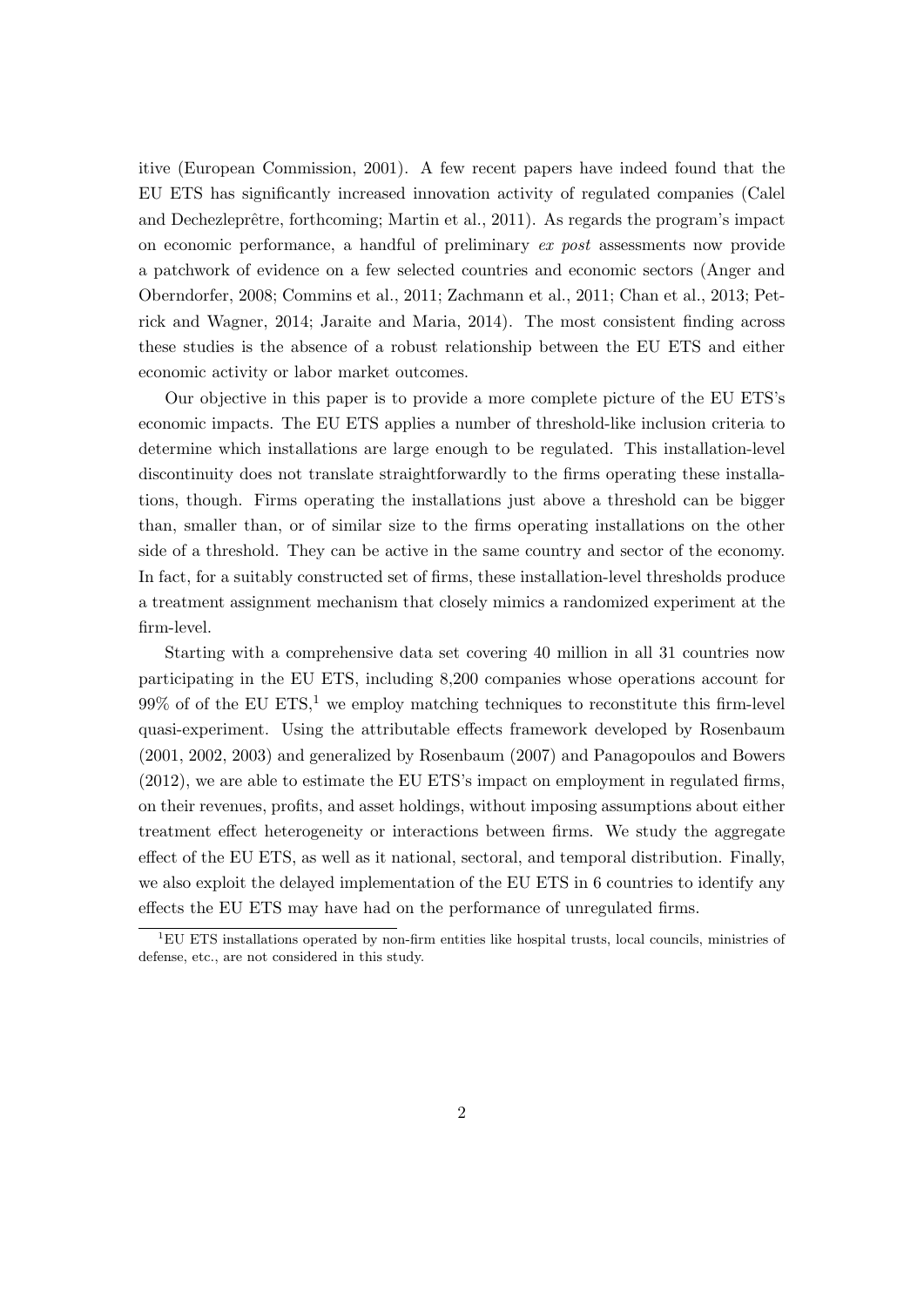## **References**

- Anger, N. and Oberndorfer, U. (2008). Firm performance and employment in the eu emissions trading scheme: An empirical assessment for germany. *Energy Policy*, 36(1):12–22.
- Calel, R. and Dechezleprêtre, A. (forthcoming). Environmental Policy and Directed Technological Change: Evidence from the European carbon market. *Reveiw of Economics and Statistics*.
- Chan, H. S. R., Li, S., and Zhang, F. (2013). Firm competitiveness and the European Union emissions trading scheme. *Energy Policy*, 63:1056–1064.
- Cole, M. A. and Elliott, R. J. (2007). Do Environmental Regulations Cost Jobs? An Industry-Level Analysis of the UK. *The B.E. Journal of Economic Analysis & Policy*, 7(1).
- Commins, N., Lyons, S., Schiffbauer, M., and Tol, R. (2011). Climate policy and corporate behaviour. *The Energy Journal*, 32(4):51–68.
- European Commission (2001). COM(2001) 581 final 2001/0245 (COD), Proposal for a Directive of the European Parliament and of the Council establishing a scheme for greenhouse gas emission allowance trading within the Community and amending Council Directive 96/61/EC, Impact Assessment Form. *EUR-Lex*.
- Greenstone, M. (2002). The Impacts of Environmental Regulations on Industrial Activity: Evidence from the 1970 and 1977 Clean Air Act Amendments and the Census of Manufactures. *Journal of Political Economy*, 110(6):1175–1219.
- Jaraite, J. and Maria, C. D. (2014). Did the EU ETS Make a Difference? An empirical assessment using Lithuanian firm-level data. *CERE Working Paper*, 2014(2).
- Kossoy, A., Oppermann, K., Reddy, R. C., Bosi, M., Boukerche, S., Höhne, N., Klein, N., Gilbert, A., Jung, M., Borkent, B., Lam, L., Röser, F., Braun, N., Hänsel, G., and Warnecke, C. (2013). Mapping Carbon Pricing Initiatives: Developments and Prospects. Technical report, World Bank and Ecofys, Washington DC.
- Martin, R., Muuls, M., and Wagner, U. (2011). Climate change, investment and carbon markets and prices – evidence from manager interviews. *Climate Strategies, Carbon Pricing for Low-Carbon Investment Project*.
- Morgenstern, R. D., Pizer, W. A., and Shih, J.-S. (2002). Jobs Versus the Environment: An Industry-Level Perspective. *Journal of Environmental Economics and Management*, 43(3):412–436.
- Panagopoulos, C. and Bowers, J. (2012). Do Newspaper Ads Raise Voter Turnout? Evidence from a Randomized Field Experiment. *Working Paper*.